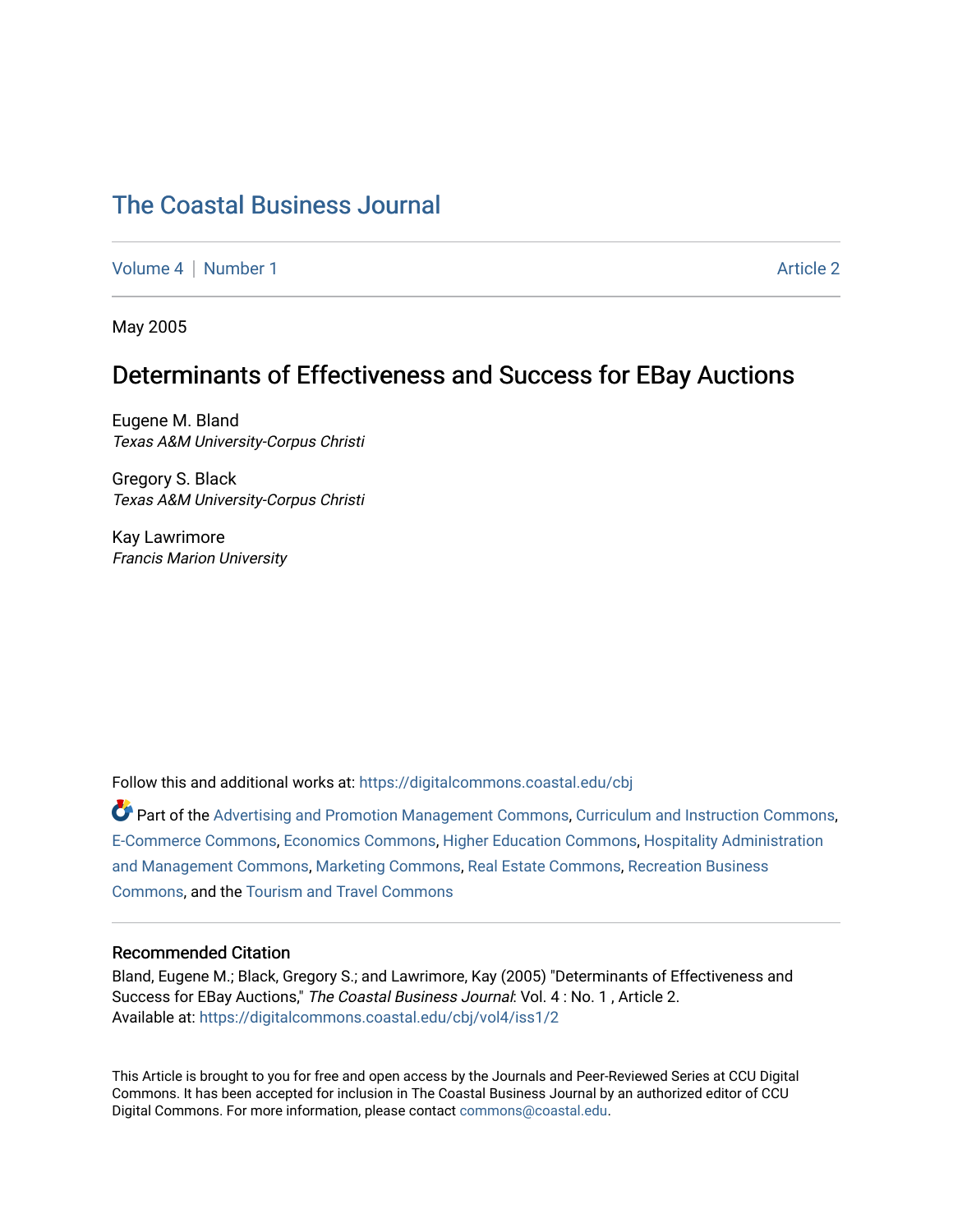#### **DETERMINANTS OF EFFECTIVENESS AND SUCCESS FOR EBAY AUCTIONS**

### **Eugene M Bland, Texas A&M University - Corpus Christi Gregory S. Black, Texas A&M University - Corpus Christi Kay Lawrimore, Francis Marion University**

### **ABSTRACT**

 *This research investigates eBay auction properties that influence auction outcomes: effectiveness (ability to attract bidders) and success (whether the item was actually sold in the auction). Hundreds of auctions (1,273) for three popular financial calculators—the HP 12c, the HP 10b and BA II plus—were examined to assess the impact of these auction properties. Findings show that utilization of certain auction features influence both outcomes. These features include starting price and reserve price for both calculators. Other features impact only auction effectiveness: wear and the presence of a picture for the HP10 and BA II plus; and wear and ability to pay with credit cards for the HP 12c. Further, others auction factors influence only auction success: abnormally high first bids and whether the seller is a recognized company rather than an individual for the HP 10b and BA II plus; and the length of time the seller has been selling on eBay, the presence of a picture, and whether the seller was a recognized company rather than an individual for the HP12c*.

#### **INTRODUCTION**

 Electronic commerce is becoming increasingly more important to consumers, to retailers and to entire economies. Though still considered to be in its infancy, Internet usage and on-line marketing are growing explosively. During 2003 alone, approximately 40 million households in the U.S. alone made at least one consumer purchase from the Internet, up from only six million in 1994 (Hof 2003). At least 30 million people bought and sold more than \$20 billion in merchandise on eBay in 2003 (Hof 2003; Lucking-Reiley 2002). This is more than the gross domestic product of all but 70 countries' economies (Hof 2003). Somewhere between 150,000 and 200,000 entrepreneurs will earn a full-time living selling everything from new and used underwear to homes on eBay (Adler 2002; Hof 2003). On-line retailing has become, and will continue to become, a full and complete business model for some companies.

Electronic commerce and brick-and-mortar retailers must attract customers and complete transactions. Marketing practices by traditional retailers have been studied extensively. However, a considerable gap exists between the practice of internet-based marketing and sound theorybased insights and principles for guiding that practice. This study attempts to understand the factors which impact electronic commerce's ability to attract customers and the likelihood of a transaction occurring.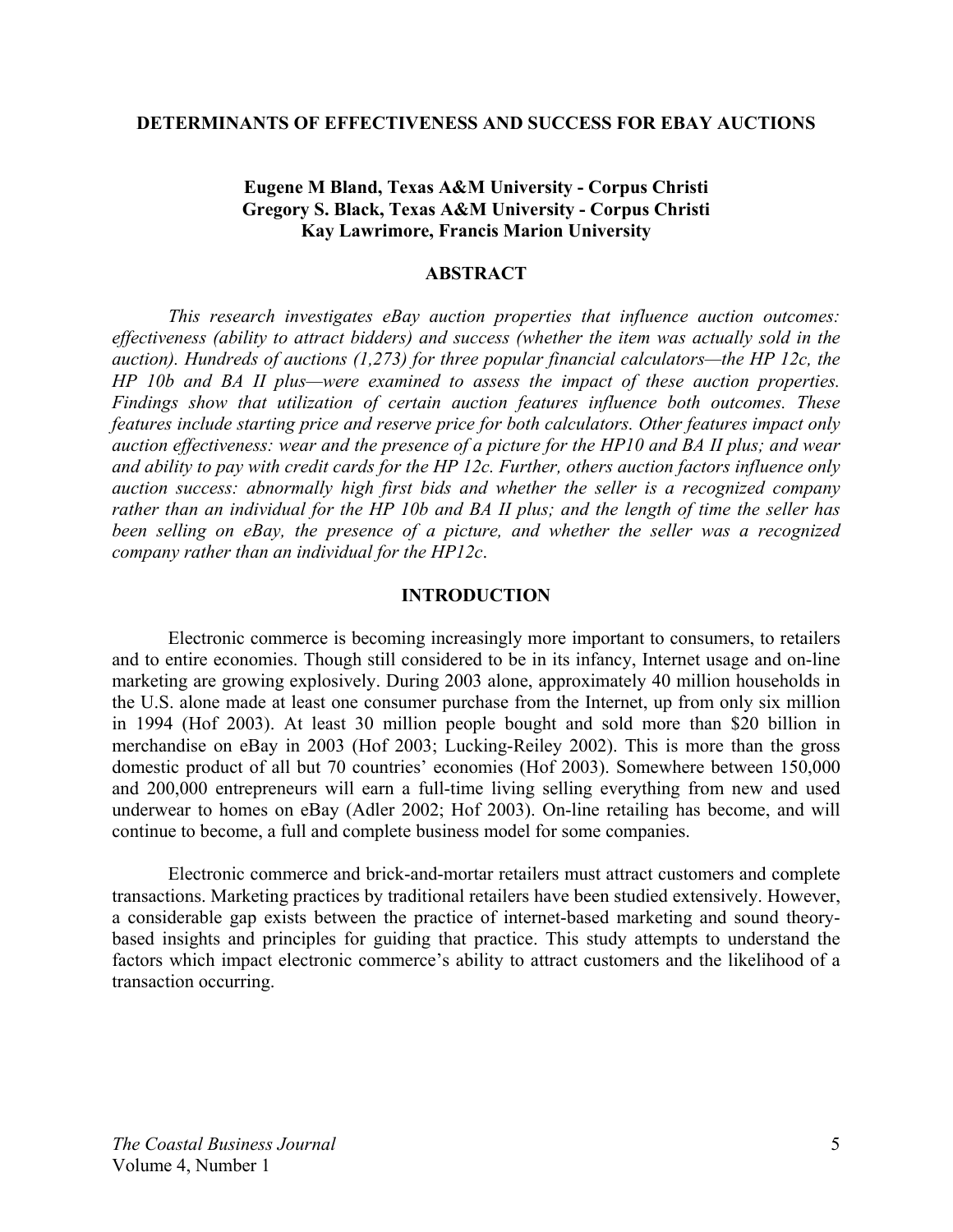#### **BACKGROUND**

Parasuraman and Zinkhan (2002) suggest that understanding online customer behavior is one of the key factors for electronic commerce success. These authors suggest factors that influence online consumers including marketing mix differences on the Internet, customer loyalty, online relationship marketing, e-tailing issues and online delivery of services (Parasuraman and Zinkhan 2002).

A recent study by Swinyard and Smith (2003) identified four categories of online shoppers and four categories of online non-shoppers, along with characteristics for each of these eight categories. Characteristics shared by these online consumers (about 42% of the U.S. population) were average household incomes of \$58,300-\$64,400, average ages of 44.0-49.6 years, above average education levels, an enjoyment of Web browsing, a preference for merchandise being delivered to their homes, a desire for keeping purchases private, a propensity to search for the lowest prices possible, a sensitivity to high shipping prices, and a concern about online credit card risk (Swinyard and Smith 2003).

In a study of Internet pharmacies, Yang, Peterson and Huang (2001) identified and examined six dimensions of consumer perceptions of service quality. These included ease of use, content on the Web site, accuracy of the content, timeliness of responses, aesthetics or attractiveness of the site, and privacy. Other researchers also echo concerns over similar issues that have a significant impact on online consumer behavior. For example, there is concern among consumers for being able to assure the security and privacy of Internet transactions (Rust, Kannan, and Peng 2002; Zeithaml, Parasuraman, and Malhotra 2002). Also, managing customer relations and influence on consumer behavior through effective online communication has been examined (e.g., Stewart and Pavlou 2002). Further, the ease of navigating a Web site has been shown to influence consumer behavior (Luna, Peracchio, and de Juan 2002). Another study provided evidence that the content of the Web site was a factor in determining consumer behavior and satisfaction (Burke 2002). There have even been attempts to identify what the differences should be in the marketing mix for online businesses (e.g., Kalyanam and McIntyre 2002).

Research has shown that Internet shoppers use caution when purchasing and paying for products purchased over the Internet. Also, the extent to which on-line businesses can build trust significantly influences the willingness of consumers to make on-line purchases. The findings of a recent study indicated that a well-written and prominently displayed assurance of security encryption on a website increased consumer trust (Grewal, Munger, Iyer, and Levy 2003). Other research found evidence that consumer beliefs about privacy and Internet trustworthiness help determine attitudes toward the Internet. These attitudes, in turn, affect intent to make Internet purchases (George 2002). Chellappa and Pavlou (2002) found a significant impact of consumer perceived information security and trust in electronic commerce transactions. Other studies find similar relationships between perceived risk of on-line purchasing and the likelihood of making on-line purchases (e.g., Miyazaki and Fernandez 2001; Udo 2001).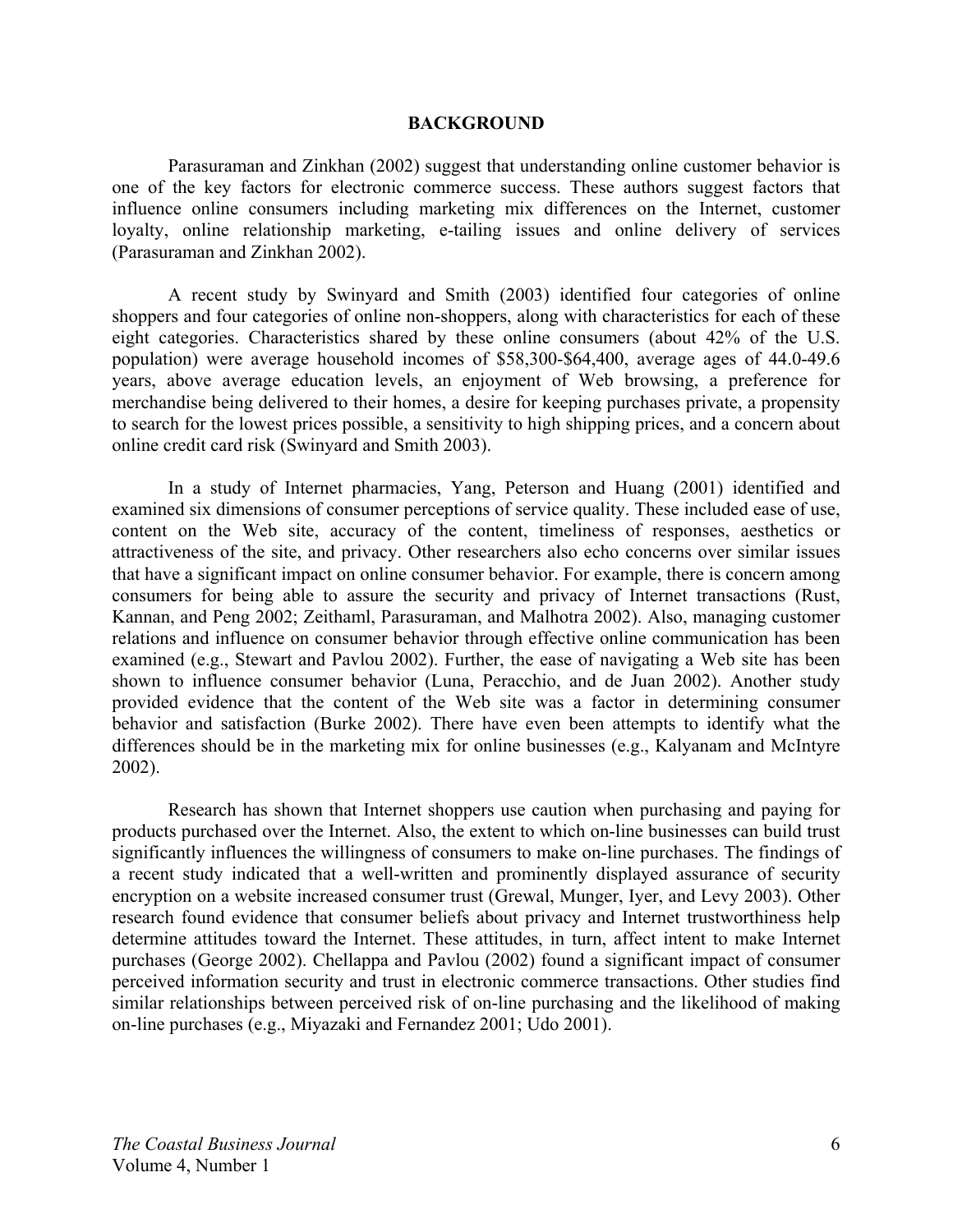This study hypothesizes that successful electronic commerce as defined as the ability to attract customers and complete the transaction is influenced by the perception of risk.

#### **METHOD**

This study attempts to understand the factors which impact the ability to attract customers and the likelihood of a transaction occurring. Ebay was selected as the on-line retailer. Ebay has achieved success and the managers at EBay actively research and implement measures to make eBay user-friendly, for both sellers and customers, and to give sellers tools or options from which to choose to make each seller as effective as possible.

EBay began as a trading site for collectibles and through 2000, collectibles still accounted for up to 60% of all auctions on eBay. However, by 2002, collectibles accounted for only 30% of eBay auctions. Buyers and sellers of almost every possible product are finding eBay to be a viable marketplace (Hof 2003; Lucking-Reiley 2002). In fact, more automobiles are sold on eBay than are sold by AutoNation, the volume leading car dealer in the United States (Hof 2003). In addition, diverse businesses, such as pawnshop dealers, are now selling more merchandise on eBay than they are in their brick-and-mortar stores. In a report sent to Power Sellers (a category of eBay seller averaging \$1,000+ in sales per month), eBay itself reports 95 million registered users, buying and selling in over 45,000 unique categories in 28 different global marketplaces. EBay also reports in 2003 that it had more than 971 million auctions and on single days, it supported more than 720 million page views, 175 million searches and 10 million bids (EBay PowerSeller Newsletter 2004). Of the 45,000+ categories of products, at least eight have annual sales of over \$1 billion each (Hof 2003).

This study hypothesizes that successful electronic commerce as defined as the ability to attract customers and complete the transaction is influenced by the perception of risk. Risk determinants include starting price (starting bid plus shipping fee), presence/absence of a reserve price, description of wear, possibility of paying with a credit card, number of months the seller has been active, whether the starting price was abnormally high (at least one standard deviation above the average of the ending prices of auctions for the same model of calculator), the inclusion/exclusion of a picture, and whether the seller is a recognized company rather than an individual.

#### **HYPOTHESES**

Clearly, any e-business must have sophisticated security systems to prevent hackers from stealing money and personal information. Because transactions are not face-to-face, consumers have to trust that their credit card numbers, or information about their bank account, if using the e-check option, are safe from hackers. A recent study by Light (2001) examined how eBay handles matters involving privacy and security. According to this study, eBay continues to invest in state-of-the-art security configurations and is constantly upgrading hardware and software whenever a new feature enhancing security becomes available. In 2002, the company bought PayPal, the most used on-line payment processing company, for \$1.5 billion to have further control of the security of eBay transactions (Hof 2003). In effect, eBay has created its own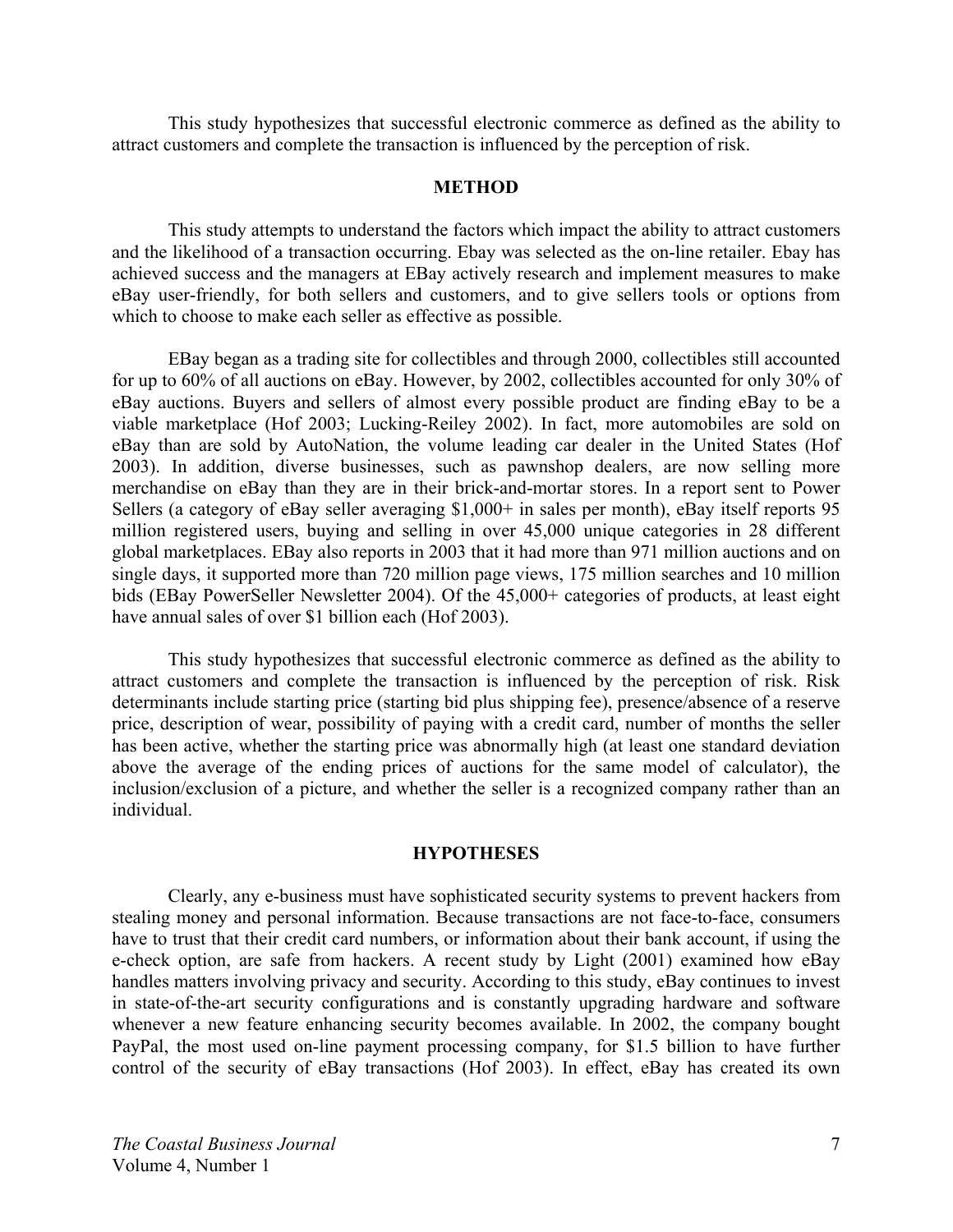banking system in a further attempt to enhance security. EBay should be perceived as one of the safest electronic commerce options.

 A lower starting price should make potential consumers more willing to bid because of the perception of less financial risk. Thus, a lower starting price should increase the number of bidders (attracts more customers), and is likely to also have a positive impact on the item actually selling in the auction (transaction occurs).

 Using a reserve price is an option for eBay sellers to safeguard them from having to sell products unless the bidding reaches the reserve price. Reserve prices make it possible for items to get bids, but not to actually sell in the auction. Therefore, the presence of a reserve price will likely decrease both the number of customers/bidders and likelihood of the transaction occurring.

 Another detail the potential buyer may look for in a product is whether the seller describes the product using a term that indicates less-than-new condition. Therefore, a seller using a term such as "wear" in the auction should decrease both auction effectiveness and success.

Prior to 2003 sellers could give the buyers an option of paying with a credit card directly, or through the Paypall or Billpoint systems. Providing the option of using a credit card instead of using a money order reduces the transaction costs of the auction and should also increase the number of bidders and the likelihood of a transaction occurring.

 Another determinant that should increase auction success is how long the seller has been active. EBay offers potential buyers the option of looking at how long the seller has been active. This information can be valuable because eBay will not tolerate dishonest selling practices and will ban such sellers from using eBay. Thus, longevity of eBay use is an indicator that the seller is honest, according to eBay standards.

 Sellers must set a starting bid (price) for the product. Some sellers set the starting bid abnormally high. For this study, starting bids that were at least one standard deviation above the mean of the ending prices for each model of calculator were identified as abnormally high. This practice should attract fewer bidders and reduce the number of completed transactions.

The inclusion of a picture with the auction is another way for potential buyers to "window shop" before bidding, so a picture should decrease the uncertainty associated with buying products from eBay and should increase the auction's success.

Finally, if the seller is a recognized company, success should be increased because buyers should have more confidence in a company than they would in an individual. A well-known eBay seller is Take to Auction.

 Based on the reasoning above, the following hypotheses are offered. See Figure 1 for a model of these relationships.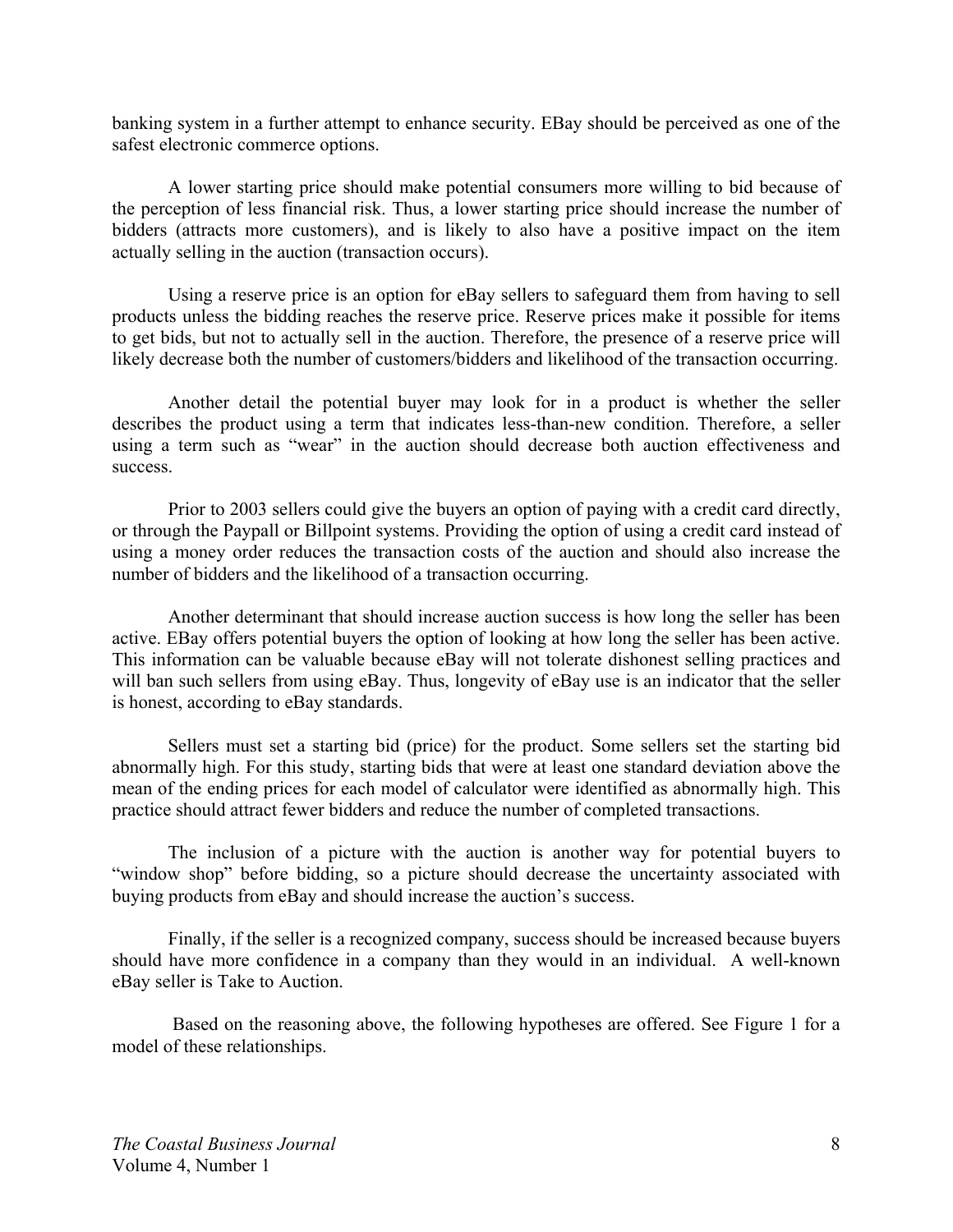- H1: Ability to Attract Customers (number of bidders attracted to the auction) is
	- a. increased by a lower starting price;
	- b. decreased by the presence of a reserve price;
	- c. decreased by the mention of "wear;"
	- d. increased by the ability to pay with a credit card;
	- e. increased by the longevity of seller activity;
	- f. decreased by an abnormally high starting bid;
	- g. increased by the presence of a picture; and
	- h. increased if the seller is a recognized company.
- H2: Likelihood of transaction (whether the item actually sold during the auction) is
	- a. increased by a lower starting price;
	- b. decreased by the presence of a reserve price;
	- c. decreased by the mention of "wear;"
	- d. increased by the ability to pay with a credit card;
	- e. increased by the longevity of seller activity;
	- f. decreased by an abnormally high starting bid;
	- g. increased by the presence of a picture; and
	- h. increased if the seller is a recognized company.

### **FIGURE 1: Model of Determinants of eBay Auction Success**



## **METHODOLOGY**

Between September 2000 and March 2001, we searched eBay daily for new auction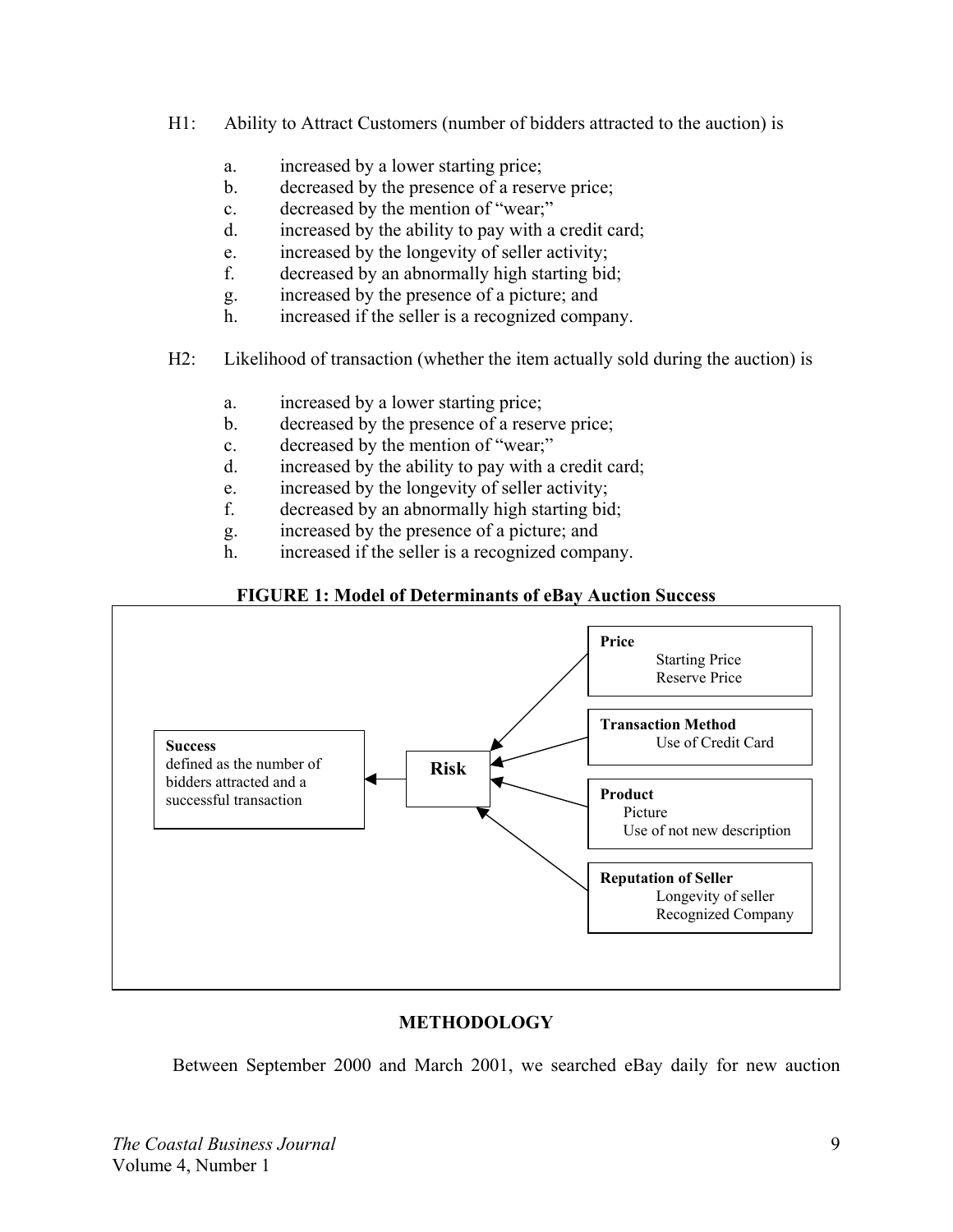listings for three calculators. The first two calculators used are the HP 10b and BA II Plus, which are inexpensive financial calculators with a MSRP of \$29.99. The third calculator used is the HP 12c which is a mid-range financial calculator with a MSRP of \$69.99. New listings were added to one of several "Watch Lists." As these auctions ended the relevant information was entered into the data set.

We excluded several auctions from our data set. When the auction included multiple items it was eliminated. For example, if the auction included the HP 12c and another calculator, it was excluded. We also eliminated any "Dutch Auctions." Dutch Auctions occur when a seller lists multiple calculators for sale to multiple bidders where the selling price for all of the calculators is the lowest winning bid price. Auctions that ended with the "Buy it Now" feature were eliminated since the feature was not available the entire period and the auctions did not have the full period of exposure. Our data set included 1,273 completed auctions meeting our requirements. Of these auctions, 509 were for the HP 10b or BA II plus, and 764 were for the HP 12c.

| Calculator        | Variable              | N   | Mean       | <b>Std Dev</b> | <b>Minimum</b>   | <b>Maximum</b> |
|-------------------|-----------------------|-----|------------|----------------|------------------|----------------|
| HP 10b and        | # of Bidders          | 509 | 5.1571709  | 5.0305027      | $\theta$         | 33             |
| <b>BA II Plus</b> | Failed                | 509 | 0.3123772  | 0.4639187      | $\mathbf{0}$     | 1              |
|                   | <b>Starting Price</b> | 509 | 16.4643026 | 9.7090038      | 2.01             | 48             |
|                   | Reserve Price         | 509 | 0.1355599  | 0.3426574      | $\mathbf{0}$     | 1              |
|                   | Wear                  | 509 | 0.0294695  | 0.169285       | $\mathbf{0}$     | 1              |
|                   | Credit Card           | 509 | 0.740668   | 0.4386993      | $\mathbf{0}$     |                |
|                   | Seller Active         | 509 | 15.540275  | 10.137871      | $\mathbf{0}$     | 55             |
|                   | High First Bid        | 509 | 0.2082515  | 0.4064571      | $\mathbf{0}$     | 1              |
|                   | Picture               | 509 | 0.8742633  | 0.3318786      | $\boldsymbol{0}$ | 1              |
|                   | Company               | 509 | 0.1689587  | 0.3750841      | $\mathbf{0}$     | 1              |
| HP 12c            | $#$ of Bidders        | 764 | 10.1871728 | 5.884898       | $\mathbf{0}$     | 52             |
|                   | Failed                | 764 | 0.0968586  | 0.2959589      | $\theta$         | 1              |
|                   | <b>Starting Price</b> | 764 | 20.011466  | 14.086648      | 2.75             | 76             |
|                   | Reserve Price         | 764 | 0.1099476  | 0.3130294      | $\theta$         | 1              |
|                   | Wear                  | 764 | 0.1596859  | 0.3665544      | $\mathbf{0}$     | 1              |
|                   | Credit Card           | 764 | 0.7002618  | 0.4584434      | $\mathbf{0}$     | 1              |
|                   | Seller Active         | 764 | 16.2604712 | 10.963012      | $\mathbf{0}$     | 56             |
|                   | High First Bid        | 764 | 0.0615183  | 0.240436       | $\mathbf{0}$     | 1              |
|                   | Picture               | 764 | 0.8193717  | 0.3849619      | $\mathbf{0}$     | 1              |
|                   | Company               | 764 | 0.0863874  | 0.2811193      | $\boldsymbol{0}$ |                |

**TABLE 1: Descriptive Statistics** 

For each completed auction, the listing was printed and analyzed to extract the necessary information for this study. For each auction, we collected information on the following variables: 1) whether the item actually sold during the auction, 2) number of distinct bidders who had placed a bid during the auction, 3) starting price of the auction (starting bid plus the listed shipping cost), 4) presence of a reserve price, 5) presence of the word "wear" in the item description or auction title, 6) possibility of paying with a credit card, 7) number of months the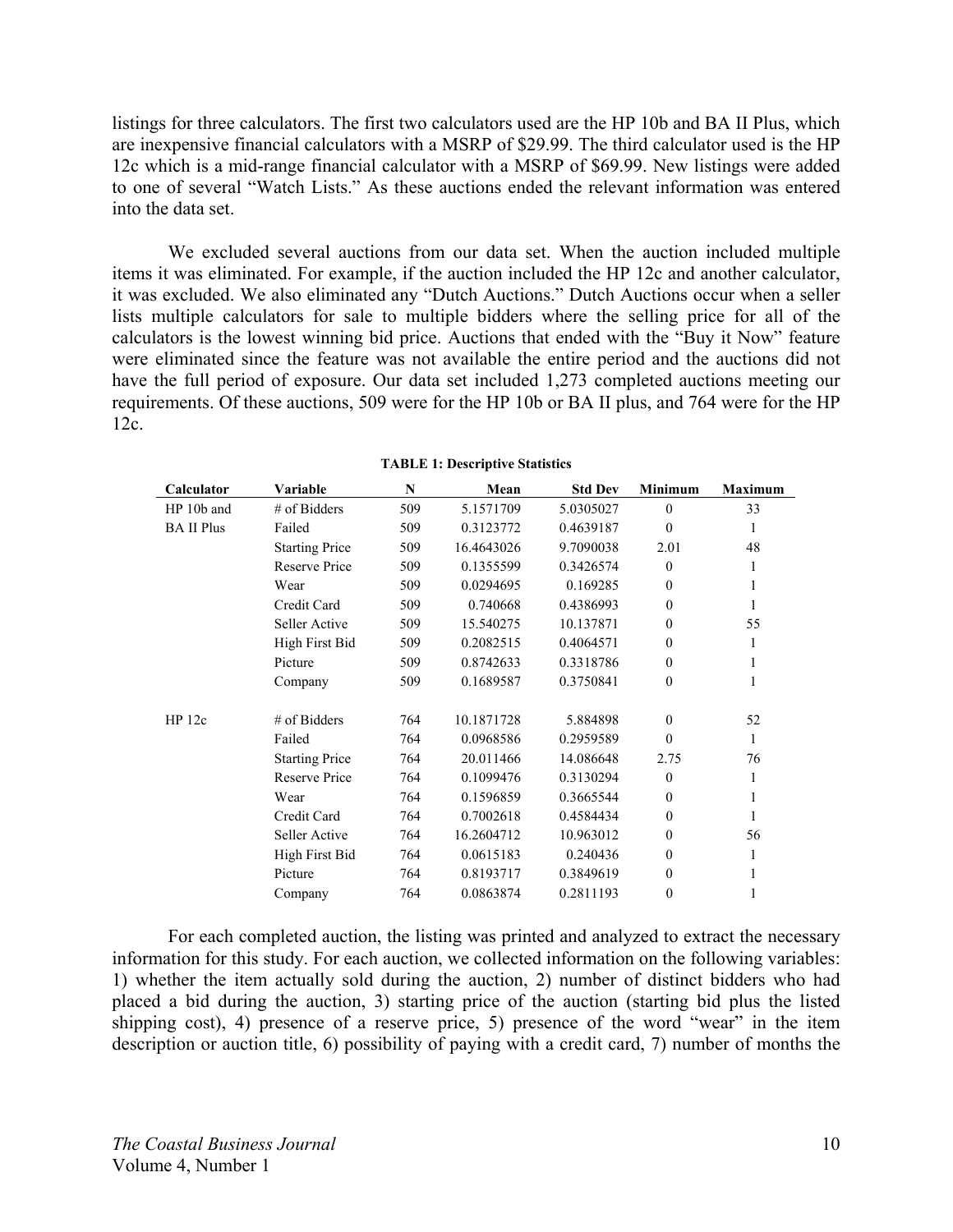seller has been active on eBay, 8) abnormally high starting bid, 9) presence of a picture with the listing, and 10) if the seller was a recognized company (Take to Auction).

 Logistical regression analysis was used to determine which factors had significant influence on the auction outcomes. Table 1 provides the descriptive statistics for the study.

#### **RESULTS**

The hypotheses were examined using logistical regression analysis. Full support was found for many of the predictions related to H1—that these determinants would influence auction's ability to attract bidders. The results in Table 2 indicate a lower starting price resulted in more bidders for both calculators, fully supporting H1a. Also, a reserve price was shown to negatively impact the number of bidders for both calculators, fully supporting H1b. Further, including the word "wear" in the item description or auction title negatively impacted the number of bidders for both calculators, fully supporting H1c.

 Table 2 also indicates partial support for other predictions related to H1. Having an option to pay with a credit card increased the number of bidders for the HP 12c, but not for the HP 10b or BA II plus auctions. This partially supports H1d. In addition, having a picture was found to increase the number of bidders for the HP 10b and BA II Plus, but not for the HP 12c. This finding shows partial support for H1g. No support was found for auction effectiveness being influenced by how long the seller had been active on eBay (H1e), an abnormally high first bid (H1f), or whether the seller was a recognized company (H1h).

| Calculator                     | Hyp.           | Independent<br>Variable | <b>Estimate</b> | <b>Standard</b><br>Error | t-value   |
|--------------------------------|----------------|-------------------------|-----------------|--------------------------|-----------|
| HP 10b And                     | 1a             | <b>Starting Price</b>   | $-0.1555$       | 0.01509                  | $-10.31*$ |
| <b>BA II Plus</b>              | 1b             | <b>Reserve Price</b>    | $-0.64001$      | 0.31615                  | $-2.02**$ |
|                                | 1c             | Wear                    | $-1.71780$      | 0.48996                  | $-3.51*$  |
|                                | 1 <sub>d</sub> | Credit Card             | 0.16011         | 0.19944                  | 0.80      |
|                                | 1e             | Seller Active           | $-0.00504$      | 0.00913                  | $-0.55$   |
|                                | 1f             | High First Bid          | $-0.52529$      | 0.36314                  | $-1.45$   |
|                                | 1 <sub>g</sub> | Picture                 | 0.45896         | 0.25730                  | $1.78***$ |
|                                | 1 <sub>h</sub> | Company                 | $-0.36742$      | 0.31034                  | $-1.18$   |
| HP 12c                         | 1a             | <b>Starting Price</b>   | $-0.12705$      | 0.00878                  | $-14.48*$ |
|                                | 1 <sub>b</sub> | Reserve Price           | $-0.93402$      | 0.32470                  | $-2.88*$  |
|                                | 1c             | Wear                    | $-0.84400$      | 0.23048                  | $-3.66*$  |
|                                | 1 <sub>d</sub> | Credit Card             | 0.33027         | 0.18768                  | $1.76***$ |
|                                | 1e             | Seller Active           | 0.00775         | 0.00802                  | 0.97      |
|                                | 1f             | High First Bid          | 0.20807         | 0.55717                  | 0.37      |
|                                | 1g             | Picture                 | 0.18290         | 0.22037                  | 0.83      |
|                                | 1h             | Company                 | $-0.40488$      | 0.41717                  | $-0.97$   |
| $* p < .01$<br>** $p \le 0.05$ |                |                         |                 |                          |           |

**TABLE 2: Results of Hypothesis Testing: Auction Effectiveness (H1)** 

\*\*\*  $p < .10$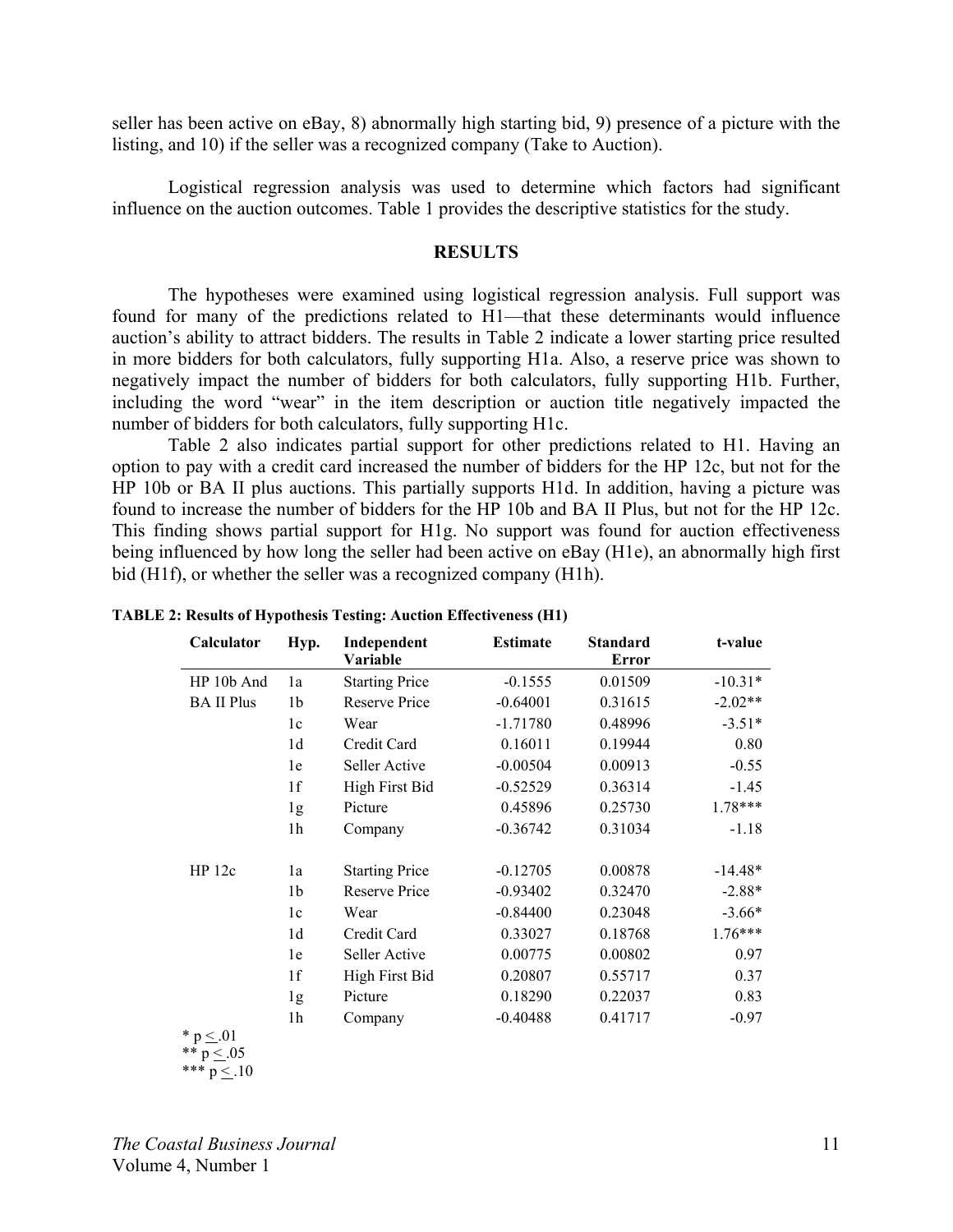Full support was also found for many of the predictions related to H2—that these determinants would influence auction success. The results in Table 3 indicate a lower starting price resulted in higher success for both calculators, fully supporting H2a. Also, a reserve price was shown to negatively impact the success of the auctions for both calculators, fully supporting H2b. Further, if the seller was a recognized company rather than an individual, the auction had more of a chance of success for both calculators, fully supporting H1h.

 Table 3 also indicates partial support for other predictions related to H2. The length of time that the seller has been active on eBay had a positive influence on auction success for the HP 12c, but not for the HP 10b and BA II plus auctions. This finding partially supports H2e. In addition, having an abnormally high first bid had a negative impact on auction success for the HP 10b, but not for the HP 12c. This finding partially supports H2f. Further, including a picture with the auction made an auction more likely to be successful for the HP 12c, but not for the HP 10b. This finding partially supports H2g. No support was found for auction success being influenced by either the word "wear" being included in the item description or the auction title (H2c) or by the option to pay by credit card (H2d).

| Calculator                  | Hyp.           | Independent<br>Variable | <b>Estimate</b> | <b>Standard</b><br><b>Error</b> | Chi-Square |
|-----------------------------|----------------|-------------------------|-----------------|---------------------------------|------------|
| HP 10b and                  | 1a             | <b>Starting Price</b>   | 0.2152          | 0.0379                          | 32.1642*   |
| <b>BA II Plus</b>           | 1b             | Reserve Price           | 3.9031          | 0.6419                          | 36.9706*   |
|                             | 1c             | Wear                    | 0.3712          | 1.1316                          | 0.1076     |
|                             | 1d             | Credit Card             | $-0.1939$       | 0.4055                          | 0.2287     |
|                             | 1e             | Seller Active           | 0.0095          | 0.0202                          | 0.2195     |
|                             | 1f             | High First Bid          | 0.9508          | 0.5686                          | 2.7957***  |
|                             | 1g             | Picture                 | $-0.3965$       | 0.5343                          | 0.5507     |
|                             | 1 <sub>h</sub> | Company                 | 2.2327          | 0.5937                          | 14.1418*   |
| HP 12c                      | 1a             | <b>Starting Price</b>   | 0.0904          | 0.0211                          | 18.4549*   |
|                             | 1 <sub>b</sub> | Reserve Price           | 2.7553          | 0.6018                          | 20.9613*   |
|                             | 1c             | Wear                    | $-1.2174$       | 1.0631                          | 1.3112     |
|                             | 1d             | Credit Card             | 0.5294          | 0.5009                          | 1.1170     |
|                             | 1e             | Seller Active           | $-0.0656$       | 0.0265                          | $6.1373**$ |
|                             | 1f             | High First Bid          | $-0.1706$       | 0.8278                          | 0.0425     |
|                             | 1g             | Picture                 | $-0.8094$       | 0.4897                          | 2.7323***  |
|                             | 1 <sub>h</sub> | Company                 | 2.6540          | 0.5891                          | 20.2971*   |
| * $p \le 01$<br>$** n < 05$ |                |                         |                 |                                 |            |

**TABLE 3: Results of Hypothesis Testing: Auction Success (H2)**

\*\* p  $\leq .05$ \*\*\*  $p \leq 10$ 

#### **DISCUSSION AND CONCLUSIONS**

 In general, consumers are becoming increasingly sophisticated and have higher expectations than consumers in the past. Marketers can expect consumers who make purchases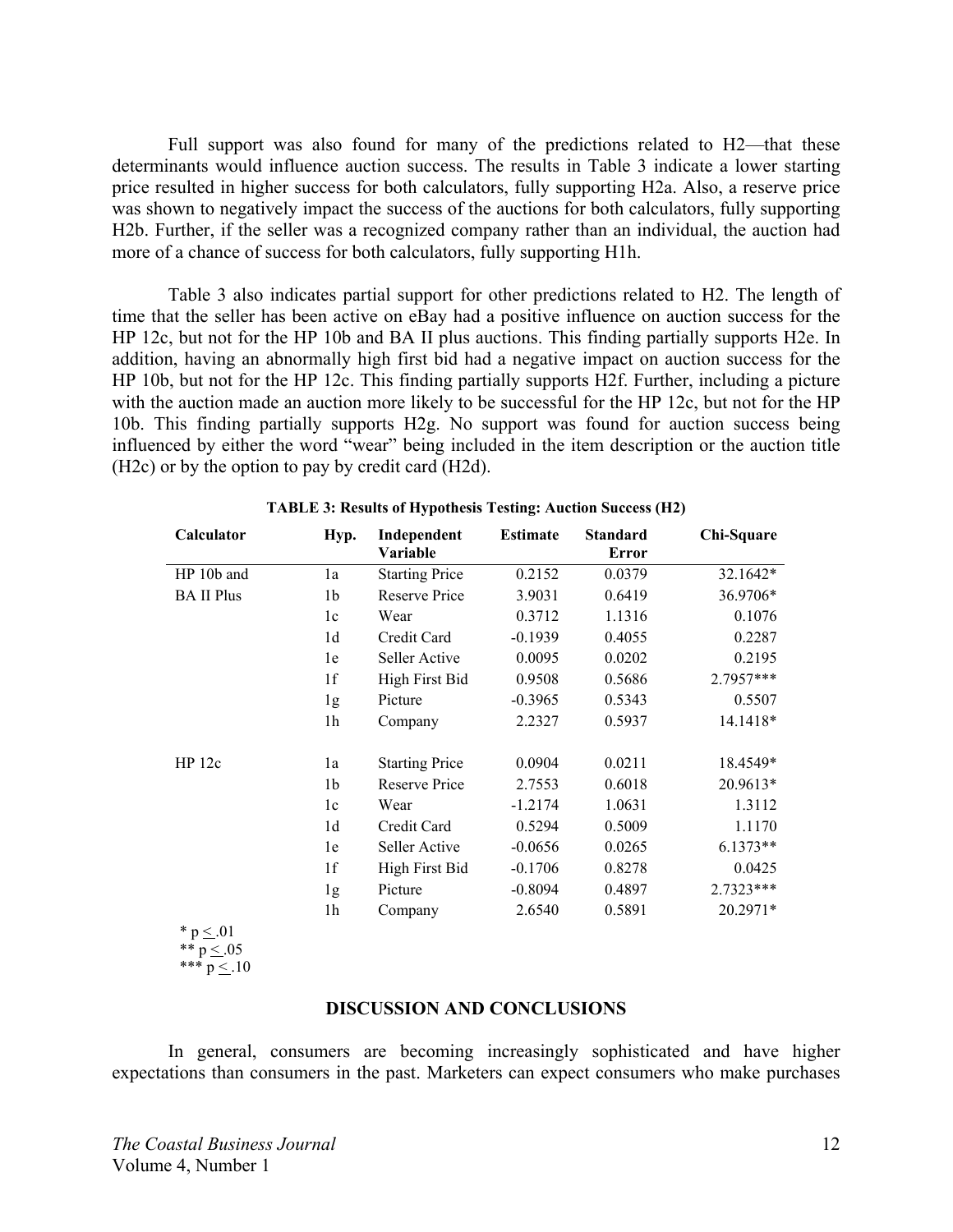over the Internet to be even more sophisticated than average consumers. These consumers are computer literate and they are aware of the dangers of purchasing items over the Internet, both in trusting the seller to deliver the product as represented and in making payment and exposing personal information on the Internet. Because of this knowledge and these justified concerns, Internet consumers in general, and eBay consumers specifically, will naturally look for ways to minimize their perceived risks when making a purchase.

 This study shows there are several different determinants that help attract these wary consumers and that may help sellers find success on eBay. A lower starting price resulted in more bidders willing to bid on the item and greater likelihood of a transaction occuring.. This may be due to a lower perception of financial risk EBay sellers should keep this in mind as they search for success.

 The impact of including a reserve price was also verified in this study. Having a reserve price negatively impacts both auction success, by attracting fewer bidders, and transaction success, actually selling the item during the auction. Since the actual reserve price is not revealed to bidders, they may perceive this to be riskier than bidding on an item without a reserve price. The price must be bid up to equal or exceed the reserve price in order for the item to actually be sold, so not knowing this price likely increases the perceived risks to the buyers.

 This study reveals differences in auctions between the two classes of calculators. For example, the possibility of paying with a credit was a factor in auction success for the more expensive calculator (HP 12c), but not for the less expensive ones (HP 10b and BA II Plus). People were likely to be more willing and able to pay the lesser amount without relying on credit, but they may have to rely on credit to buy the more expensive calculator. Also, a picture was important in auction effectiveness for the HP 10b and BA II Plus, but not for the HP 12c. This finding may be related to the perception that since the HP 10b and BA II Plus are less expensive calculators, they may receive more usage or that their quality is not as good. Thus, the picture becomes important to the buyer. Finally, for the more expensive calculator (HP 12c), auction success was impacted by the length of time the seller has been active on eBay. This finding is probably partially caused by the more expensive price of that calculator. When there is more financial risk, consumers are more likely to pay attention to more of the details that will decrease their uncertainty. The ability of a seller to continue to sell on eBay, given the strict values and rules of eBay, is a positive indicator of the reliability of the seller and the seller's products.

 Many other factors impacting outcomes of eBay auctions exist. The possibility of further research to continue discovering and examining these factors can be useful to researchers, eBay sellers, and eBay buyers. In addition, this research examined only calculator sales. It is likely that the determinants identified in this study have a different impact, or no impact at all, on auctions for others types of products. Further research is needed to examine these determinants in relationship to the thousands of other products being sold on eBay.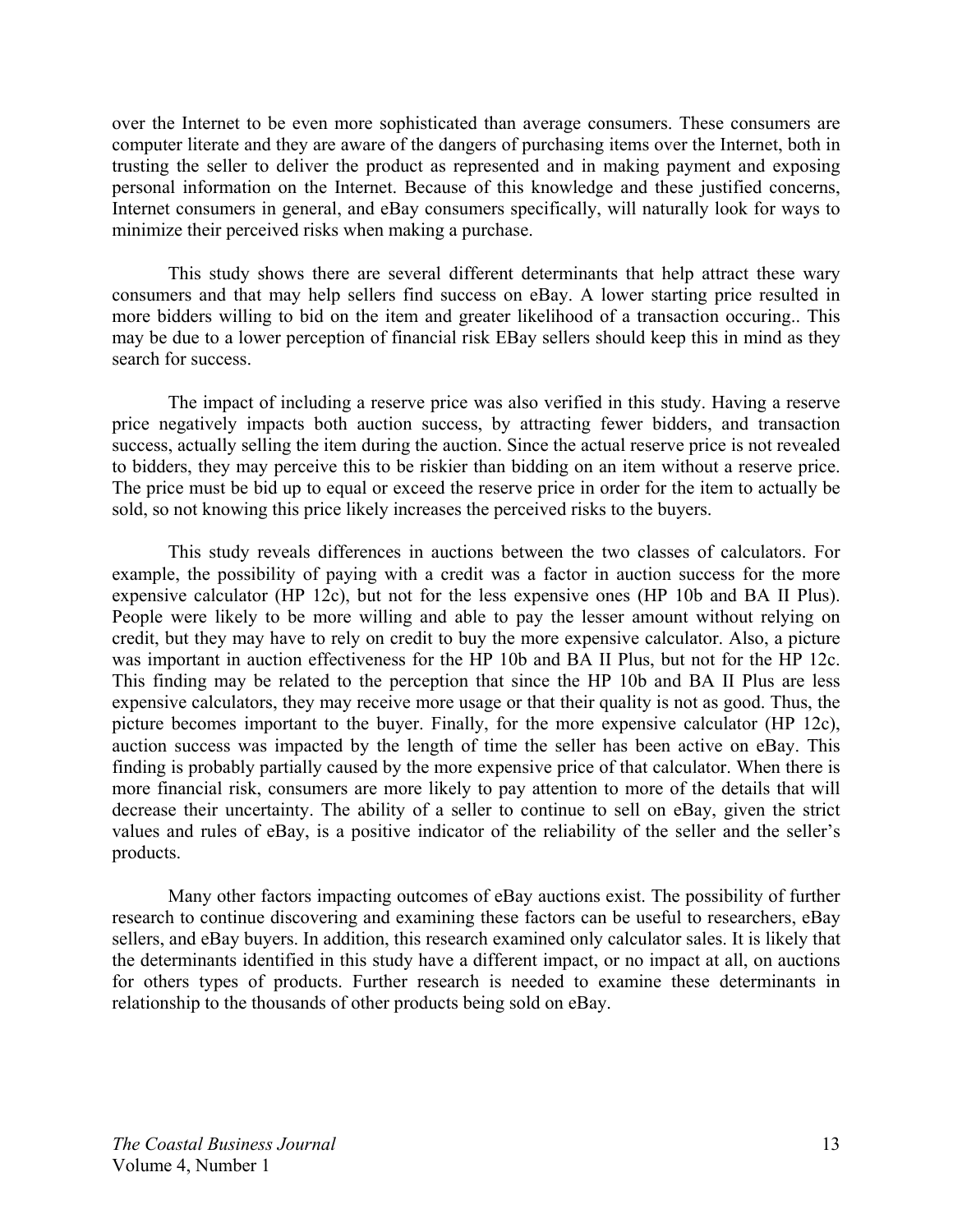#### **REFERENCES**

- Adler, J., 2002. The eBay way of life. *Newsweek*, (June 17), 50-58.
- Burke, R.R., 2002. Technology and the customer interface: What consumers want in the physical and virtual store. *Journal of the Academy of Marketing Science* 30 (Fall), 411-432.
- Chellappa, R.K. and Pavlou, P.A., 2002. Perceived information security, financial liability and consumer trust in electronic commerce transactions. *Logistics Information Management* 15 (5/6), 358-368.
- George, J.F., 2002. Influences on the intent to make internet purchases. *Internet Research* 12 (2), 165-180.
- Grewal, D., Munger, J.L., Iyer, G.R., and Levy, M., 2003. The influence of internet-retailing factors on price expectations. *Psychology & Marketing* 20 (6), 477-491.
- Hof, R.D., 2003. The eBay economy. *Businessweek* (August 25), 125-128.
- Kalyanam, K. and McIntyre, S., 2002. The e-marketing mix: A contribution of the e-tailing wars. *Journal of the Academy of Marketing Science* 30 (Fall), 487-499.
- Light, D.A., 2003. Sure, you can trust us. *Sloan Management Review* 43 (Fall), 1.
- Lucking-Reiley, D., 2000. Auctions on the internet: What's being auctioned and how. *Journal of Industrial Economics* 48 (September), 227-252.
- Luna, D., Perracchio, L.A., and de Juan, M.D., 2002. Cross-cultural and cognitive aspects of web site navigation. *Journal of the Academy of Marketing Science* 30 (Fall), 397-410.
- Miyazaki, A. and Fernandez, A., 2001. Consumer perceptions of privacy and security risks for online shopping. *The Journal of Consumer Affairs* 35 (1), 27-44.
- Parasuraman, A. and Zinkhan, G.M., 2002. Marketing to and serving customers through the internet: An overview and research agenda. *Journal of the Academy of Marketing Science*  30 (Fall), 286-295.
- Rust, R.T., Kannan, P.K., and Peng, N., 2002. The customer economics of internet privacy. *Journal of the Academy of Marketing Science* 30 (Fall), 455-464.
- Stewart, D.W. and Pavlou, P.A., 2002. From consumer response to active consumer: Measuring the effectiveness of interactive media. *Journal of the Academy of Marketing Science* 30 (Fall), 376-396.
- Swinyard, W.R. and Smith, S.M., 2003. Why people (don't) shop online: A lifestyle study of the internet. *Psychology & Marketing* 20 (July), 567-576.
- Udo, G. J., 2001. Privacy and security concerns as major barriers for e-commerce: A survey study. *Information Management & Computer Security* 9 (4), 165-174.
- Yang, Z., Peterson, R.T., and Huang, L., 2001. Taking the pulse of internet pharmacies. *Marketing Health Services* (Summer), 5-10.
- Zeithaml, V.A., Parasuraman, A., and Malhotra, A., 2002. Service quality delivery through web sites: A critical review of extant knowledge. *Journal of the Academy of Marketing Science* 30 (Fall), 362-375.
- 2004. Fast facts. *EBay PowerSeller Community Newsletter* 1 (Spring), 7.